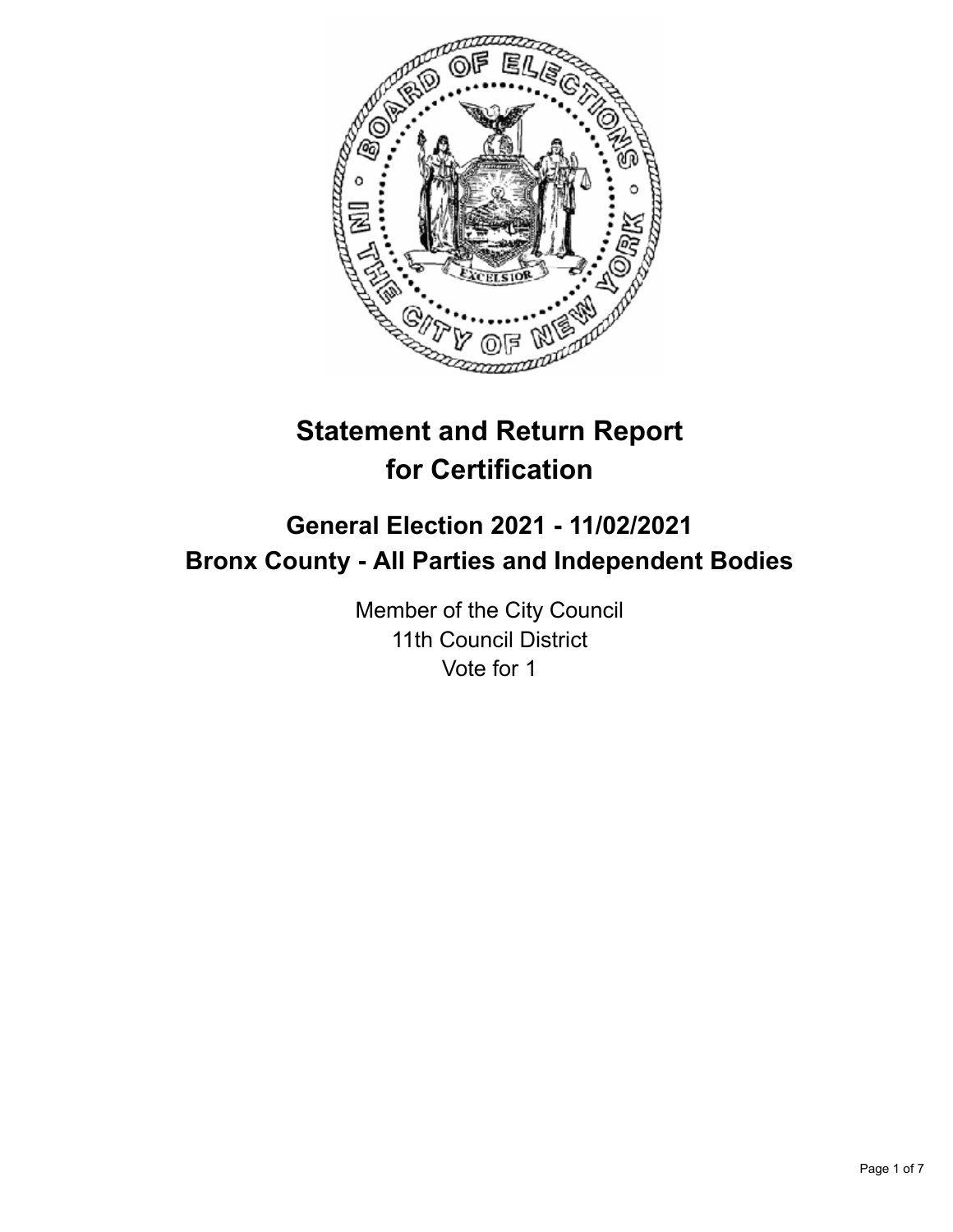

### **Assembly District 78**

| <b>PUBLIC COUNTER</b>                                    | 1,172        |
|----------------------------------------------------------|--------------|
| <b>MANUALLY COUNTED EMERGENCY</b>                        | $\mathbf{0}$ |
| <b>ABSENTEE / MILITARY</b>                               | 99           |
| <b>AFFIDAVIT</b>                                         | 11           |
| <b>Total Ballots</b>                                     | 1,282        |
| Less - Inapplicable Federal/Special Presidential Ballots | 0            |
| <b>Total Applicable Ballots</b>                          | 1,282        |
| ERIC DINOWITZ (DEMOCRATIC)                               | 879          |
| KEVIN PAZMINO (REPUBLICAN)                               | 191          |
| KEVIN PAZMINO (CONSERVATIVE)                             | 41           |
| <b>ASSATA SHAKUR (WRITE-IN)</b>                          | 1            |
| DOM TORRETO (WRITE-IN)                                   | 1            |
| KEVIN RILEY (WRITE-IN)                                   | 1            |
| LATONYA DEVAUGHAN (WRITE-IN)                             | 1            |
| MARK LEVINE (WRITE-IN)                                   | 1            |
| MINO LORA (WRITE-IN)                                     | 3            |
| OSWALD FELIZ (WRITE-IN)                                  | 1            |
| UNATTRIBUTABLE WRITE-IN (WRITE-IN)                       | 3            |
| <b>Total Votes</b>                                       | 1,123        |
| Unrecorded                                               | 159          |

### **Assembly District 80**

| <b>PUBLIC COUNTER</b>                                    | 2,270           |
|----------------------------------------------------------|-----------------|
| MANUALLY COUNTED EMERGENCY                               | 0               |
| ABSENTEE / MILITARY                                      | 149             |
| <b>AFFIDAVIT</b>                                         | 12 <sup>2</sup> |
| <b>Total Ballots</b>                                     | 2,431           |
| Less - Inapplicable Federal/Special Presidential Ballots | 0               |
| <b>Total Applicable Ballots</b>                          | 2,431           |
| ERIC DINOWITZ (DEMOCRATIC)                               | 1,805           |
| KEVIN PAZMINO (REPUBLICAN)                               | 257             |
| KEVIN PAZMINO (CONSERVATIVE)                             | 50              |
| ADOLFO ABREU (WRITE-IN)                                  | 4               |
| ALTHEA STEVENS (WRITE-IN)                                | 1               |
| ANTHONY REVIECCIO (WRITE-IN)                             | 1               |
| ERIC RAMIREZ (WRITE-IN)                                  | $\overline{2}$  |
| JACQULINE ALTAMIRANO (WRITE-IN)                          | 1               |
| MINO LORA (WRITE-IN)                                     | 5               |
| SAMUEL SEABURY (WRITE-IN)                                | 1               |
| UNATTRIBUTABLE WRITE-IN (WRITE-IN)                       | 1               |
| <b>Total Votes</b>                                       | 2,128           |
| Unrecorded                                               | 303             |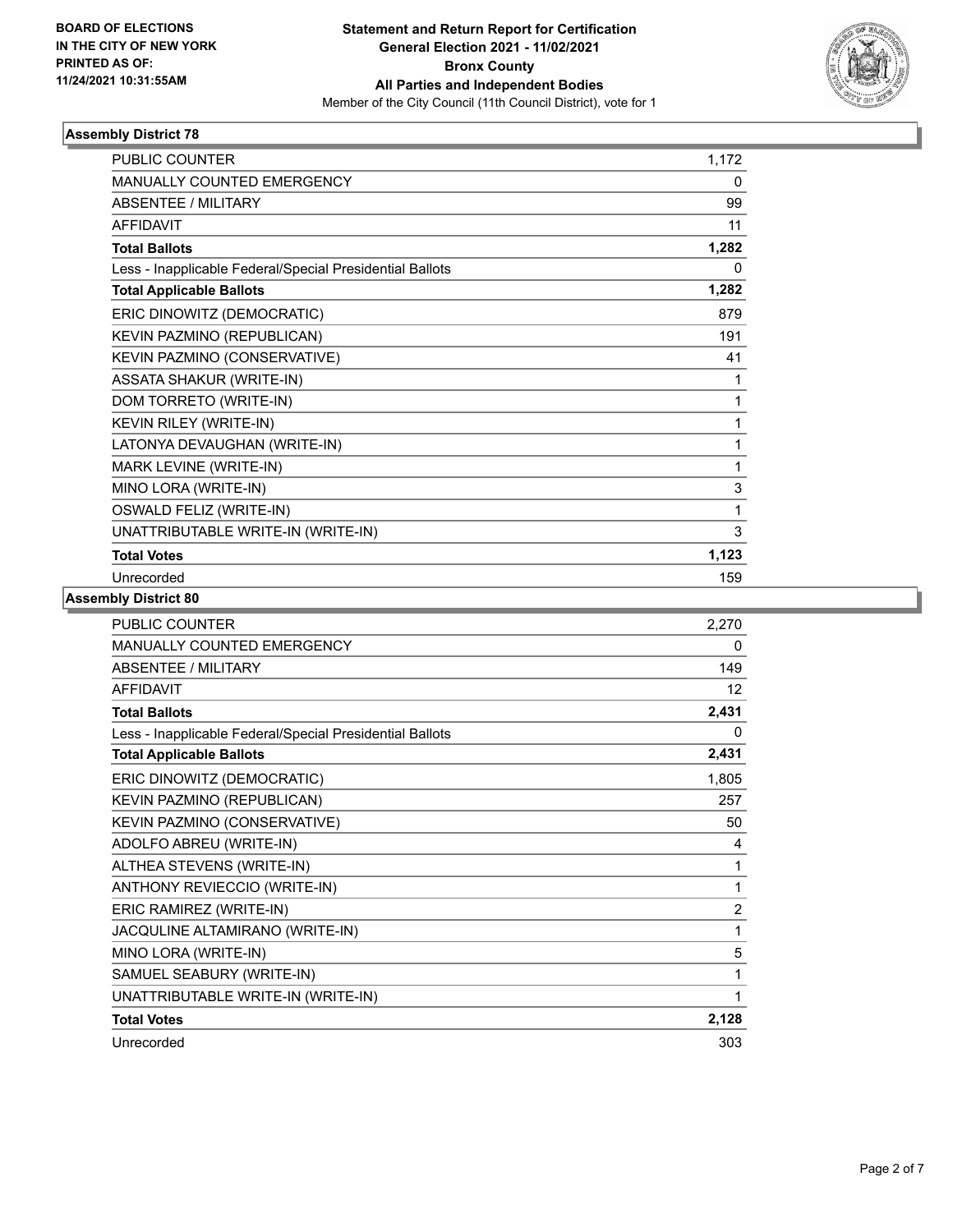

### **Assembly District 81**

| <b>PUBLIC COUNTER</b>                                    | 14,842       |
|----------------------------------------------------------|--------------|
| MANUALLY COUNTED EMERGENCY                               | 0            |
| ABSENTEE / MILITARY                                      | 2,080        |
| <b>AFFIDAVIT</b>                                         | 92           |
| <b>Total Ballots</b>                                     | 17,014       |
| Less - Inapplicable Federal/Special Presidential Ballots | 0            |
| <b>Total Applicable Ballots</b>                          | 17,014       |
| ERIC DINOWITZ (DEMOCRATIC)                               | 12,581       |
| KEVIN PAZMINO (REPUBLICAN)                               | 2,533        |
| KEVIN PAZMINO (CONSERVATIVE)                             | 480          |
| ABIGAIL MARTIN (WRITE-IN)                                | 10           |
| ADAM STOLER (WRITE-IN)                                   | 1            |
| AMANDA SALZHANER (WRITE-IN)                              | 1            |
| ANTHONY CASSINO (WRITE-IN)                               | 1            |
| BRENT S SCHNEIDER (WRITE-IN)                             | 1            |
| BRIEONA MARTIN HOWARD (WRITE-IN)                         | 1            |
| CARMEN KUNKEL AVESADA (WRITE-IN)                         | 1            |
| CASSANDRA AGREDO (WRITE-IN)                              | 1            |
| CHERYL CHIOVETTA (WRITE-IN)                              | 1            |
| CHRIS B. ORTIZ (WRITE-IN)                                | 1            |
| CHRISTINE LOUGHRAN (WRITE-IN)                            | 1            |
| CIATTA BAYSAH (WRITE-IN)                                 | 1            |
| CLIFF STANTON (WRITE-IN)                                 | 1            |
| DAN PADERNACHT (WRITE-IN)                                | 8            |
| DEBRA FOX (WRITE-IN)                                     | 1            |
| DENIS JOHN BOYLE (WRITE-IN)                              | 1            |
| DESIRAE CAMBRELEN (WRITE-IN)                             | 1            |
| DON PATTERNACK (WRITE-IN)                                | 1            |
| DROR BIKEL (WRITE-IN)                                    | 1            |
| EDUARDO MORA (WRITE-IN)                                  | 1            |
| ERNESTO A. NUNEZ-GERMOSEN (WRITE-IN)                     | 1            |
| EUGENE DEBS (WRITE-IN)                                   | 1            |
| EUGENE MC CLAIN (WRITE-IN)                               | 1            |
| FREDERIC GOLDEN (WRITE-IN)                               | 2            |
| <b>GASPER SANTIAGO (WRITE-IN)</b>                        | $\mathbf{1}$ |
| GAVIN SCHNEIDER (WRITE-IN)                               | 1            |
| JACK MARTH (WRITE-IN)                                    | 2            |
| JAMIN SEWELL (WRITE-IN)                                  | 3            |
| JESSICA HALLER (WRITE-IN)                                | 9            |
| JOHANNA ABAD (WRITE-IN)                                  | 1            |
| JOHN SMITH (WRITE-IN)                                    | 1            |
| JORDAN MOSS (WRITE-IN)                                   | 1            |
| JOSE ALFARO (WRITE-IN)                                   | 1            |
| JOSEPH ROBINSON (WRITE-IN)                               | 1            |
| JOSHUA ZAKHAROV (WRITE-IN)                               | 1            |
| JUDY S SCHNEIDER (WRITE-IN)                              | 1            |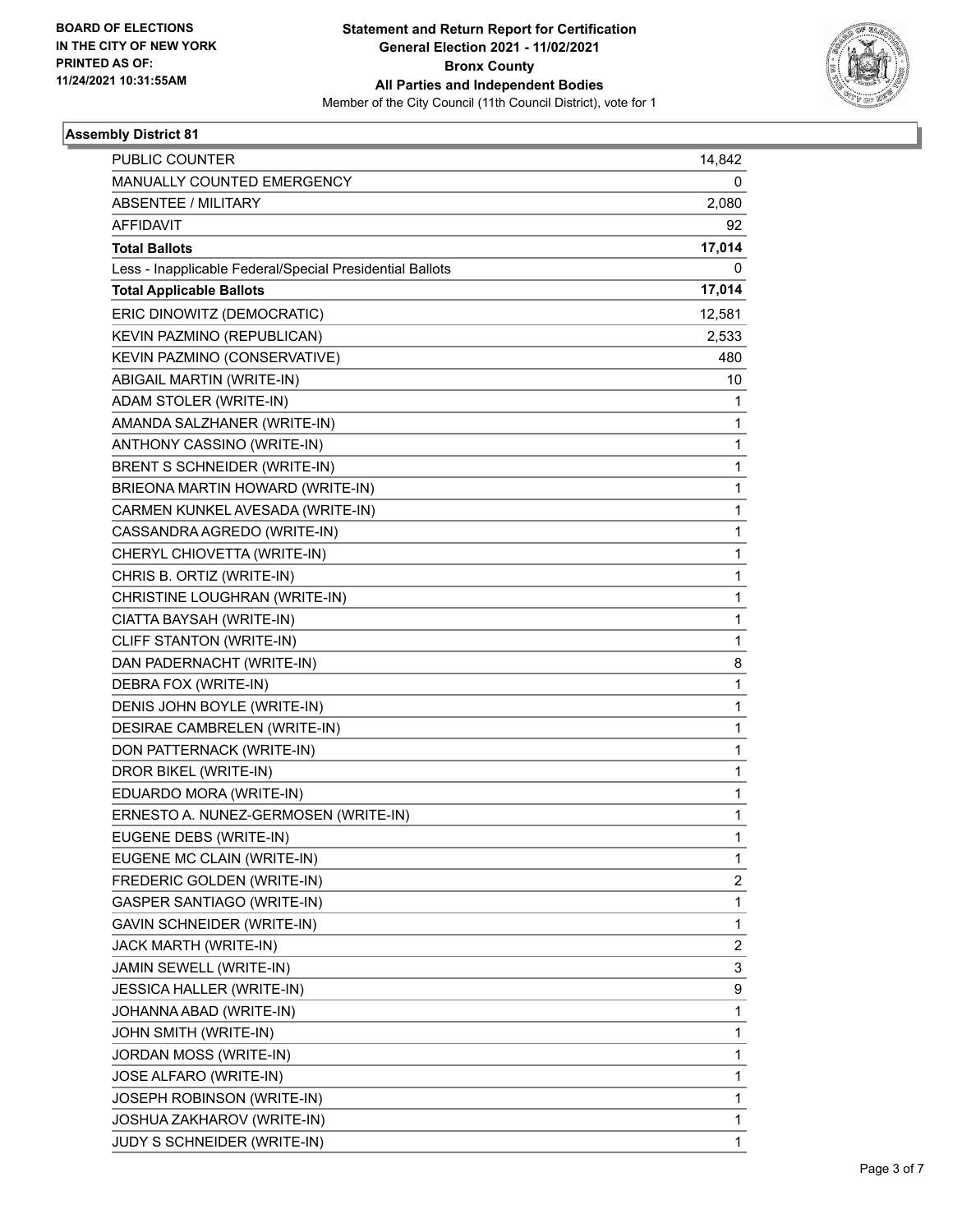

### **Assembly District 81**

| JULIE REYES (WRITE-IN)             | 1              |
|------------------------------------|----------------|
| KATHRYN GARCIA (WRITE-IN)          | 1              |
| KEVIN DINOWITZ (WRITE-IN)          | 1              |
| KIM CORONA (WRITE-IN)              | $\mathbf 1$    |
| KRISTIN KEHO (WRITE-IN)            | 1              |
| LARRY TOWERS (WRITE-IN)            | 1              |
| LORRAINE COYLE KOPPELL (WRITE-IN)  | 1              |
| MARTHA STARK (WRITE-IN)            | 1              |
| MAYA WILEY (WRITE-IN)              | 1              |
| MICHAEL HINMAN (WRITE-IN)          | $\mathbf{1}$   |
| MINO LORA (WRITE-IN)               | 59             |
| <b>NOLAN HEEGE (WRITE-IN)</b>      | 1              |
| OLIVER SALOS (WRITE-IN)            | 1              |
| PEDRO VEGA (WRITE-IN)              | 1              |
| PHILIP ALCABES (WRITE-IN)          | 1              |
| RAMARLEY GRAHAM (WRITE-IN)         | 1              |
| RANDY E. BERNFELD (WRITE-IN)       | 1              |
| RENEE RUHL (WRITE-IN)              | 1              |
| ROBERT FAY (WRITE-IN)              | 1              |
| ROBIN ANNE GRENELL (WRITE-IN)      | 1              |
| ROGER PARSON (WRITE-IN)            | $\overline{2}$ |
| RUTH MULLEN (WRITE-IN)             | 1              |
| SASHA KESSLER (WRITE-IN)           | 1              |
| STUART GANTNER (WRITE-IN)          | 1              |
| SUE ELLEN DODELL (WRITE-IN)        | 5              |
| UNATTRIBUTABLE WRITE-IN (WRITE-IN) | 32             |
| WARD CALHOUN (WRITE-IN)            | 1              |
| <b>Total Votes</b>                 | 15,779         |
| Unrecorded                         | 1,235          |
| mhly Nietri <i>r</i> t 83          |                |

**Assembly District 83**

| PUBLIC COUNTER                                           | 160      |
|----------------------------------------------------------|----------|
| <b>MANUALLY COUNTED EMERGENCY</b>                        | 0        |
| ABSENTEE / MILITARY                                      | 5        |
| AFFIDAVIT                                                | $\Omega$ |
| <b>Total Ballots</b>                                     | 165      |
| Less - Inapplicable Federal/Special Presidential Ballots | $\Omega$ |
| <b>Total Applicable Ballots</b>                          | 165      |
| ERIC DINOWITZ (DEMOCRATIC)                               | 151      |
| KEVIN PAZMINO (REPUBLICAN)                               | 2        |
| KEVIN PAZMINO (CONSERVATIVE)                             | 3        |
| <b>Total Votes</b>                                       | 156      |
| Unrecorded                                               | 9        |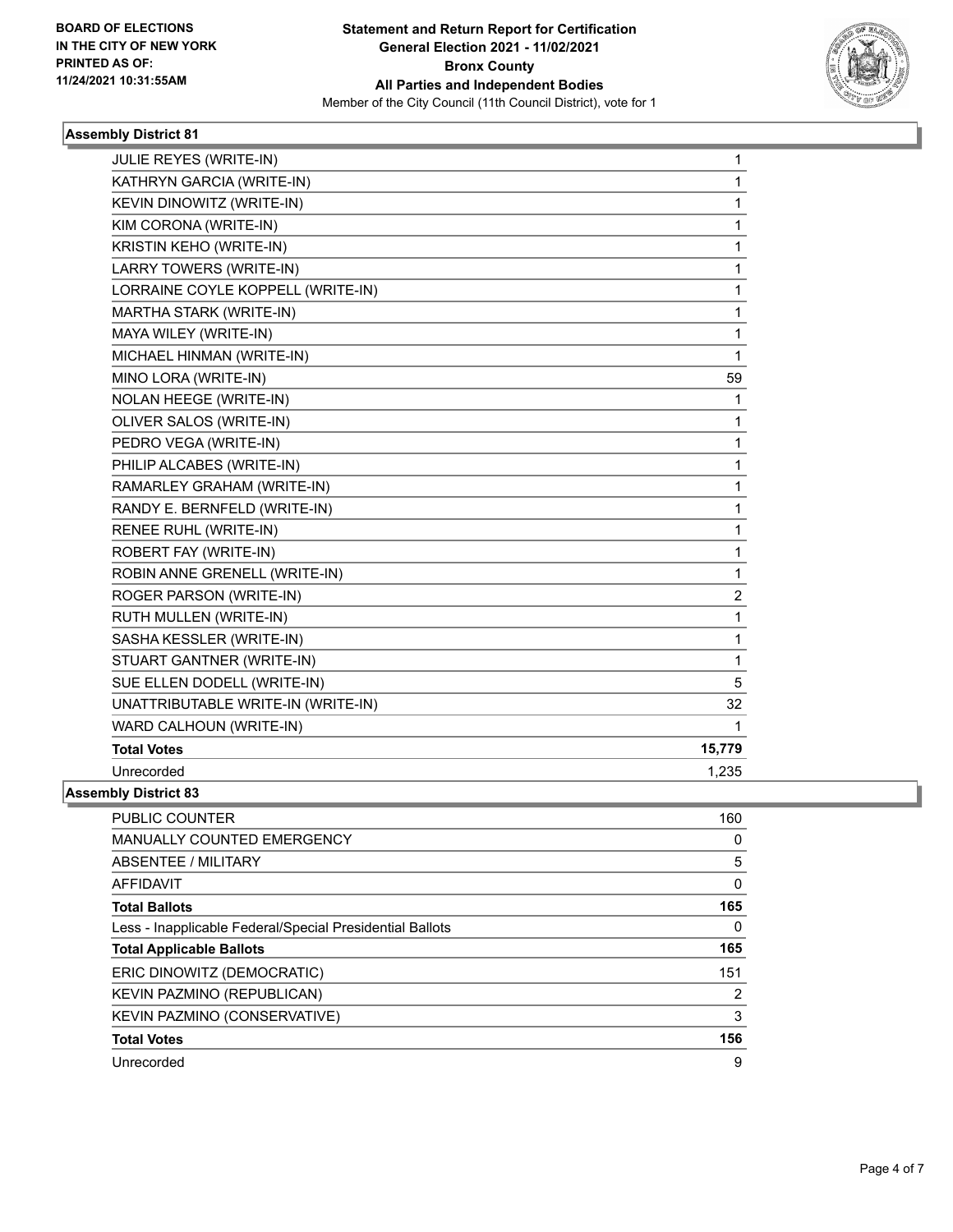

### **Total for Member of the City Council (11th Council District) - Bronx County**

| PUBLIC COUNTER                                           | 18,444       |
|----------------------------------------------------------|--------------|
| MANUALLY COUNTED EMERGENCY                               | 0            |
| <b>ABSENTEE / MILITARY</b>                               | 2,333        |
| AFFIDAVIT                                                | 115          |
| <b>Total Ballots</b>                                     | 20,892       |
| Less - Inapplicable Federal/Special Presidential Ballots | 0            |
| <b>Total Applicable Ballots</b>                          | 20,892       |
| ERIC DINOWITZ (DEMOCRATIC)                               | 15,416       |
| KEVIN PAZMINO (REPUBLICAN)                               | 2,983        |
| KEVIN PAZMINO (CONSERVATIVE)                             | 574          |
| ABIGAIL MARTIN (WRITE-IN)                                | 10           |
| ADAM STOLER (WRITE-IN)                                   | 1            |
| ADOLFO ABREU (WRITE-IN)                                  | 4            |
| ALTHEA STEVENS (WRITE-IN)                                | $\mathbf{1}$ |
| AMANDA SALZHANER (WRITE-IN)                              | 1            |
| ANTHONY CASSINO (WRITE-IN)                               | 1            |
| ANTHONY REVIECCIO (WRITE-IN)                             | 1            |
| <b>ASSATA SHAKUR (WRITE-IN)</b>                          | 1            |
| BRENT S SCHNEIDER (WRITE-IN)                             | 1            |
| BRIEONA MARTIN HOWARD (WRITE-IN)                         | $\mathbf{1}$ |
| CARMEN KUNKEL AVESADA (WRITE-IN)                         | 1            |
| CASSANDRA AGREDO (WRITE-IN)                              | 1            |
| CHERYL CHIOVETTA (WRITE-IN)                              | 1            |
| CHRIS B. ORTIZ (WRITE-IN)                                | 1            |
| CHRISTINE LOUGHRAN (WRITE-IN)                            | 1            |
| CIATTA BAYSAH (WRITE-IN)                                 | $\mathbf{1}$ |
| CLIFF STANTON (WRITE-IN)                                 | 1            |
| DAN PADERNACHT (WRITE-IN)                                | 8            |
| DEBRA FOX (WRITE-IN)                                     | $\mathbf{1}$ |
| DENIS JOHN BOYLE (WRITE-IN)                              | 1            |
| DESIRAE CAMBRELEN (WRITE-IN)                             | 1            |
| DOM TORRETO (WRITE-IN)                                   | $\mathbf{1}$ |
| DON PATTERNACK (WRITE-IN)                                | 1            |
| DROR BIKEL (WRITE-IN)                                    | 1            |
| EDUARDO MORA (WRITE-IN)                                  | 1            |
| ERIC RAMIREZ (WRITE-IN)                                  | 2            |
| ERNESTO A. NUNEZ-GERMOSEN (WRITE-IN)                     | 1            |
| EUGENE DEBS (WRITE-IN)                                   | 1            |
| EUGENE MC CLAIN (WRITE-IN)                               | 1            |
| FREDERIC GOLDEN (WRITE-IN)                               | 2            |
| GASPER SANTIAGO (WRITE-IN)                               | 1            |
| GAVIN SCHNEIDER (WRITE-IN)                               | 1            |
| JACK MARTH (WRITE-IN)                                    | 2            |
| JACQULINE ALTAMIRANO (WRITE-IN)                          | 1            |
| JAMIN SEWELL (WRITE-IN)                                  | 3            |
| JESSICA HALLER (WRITE-IN)                                | 9            |
|                                                          |              |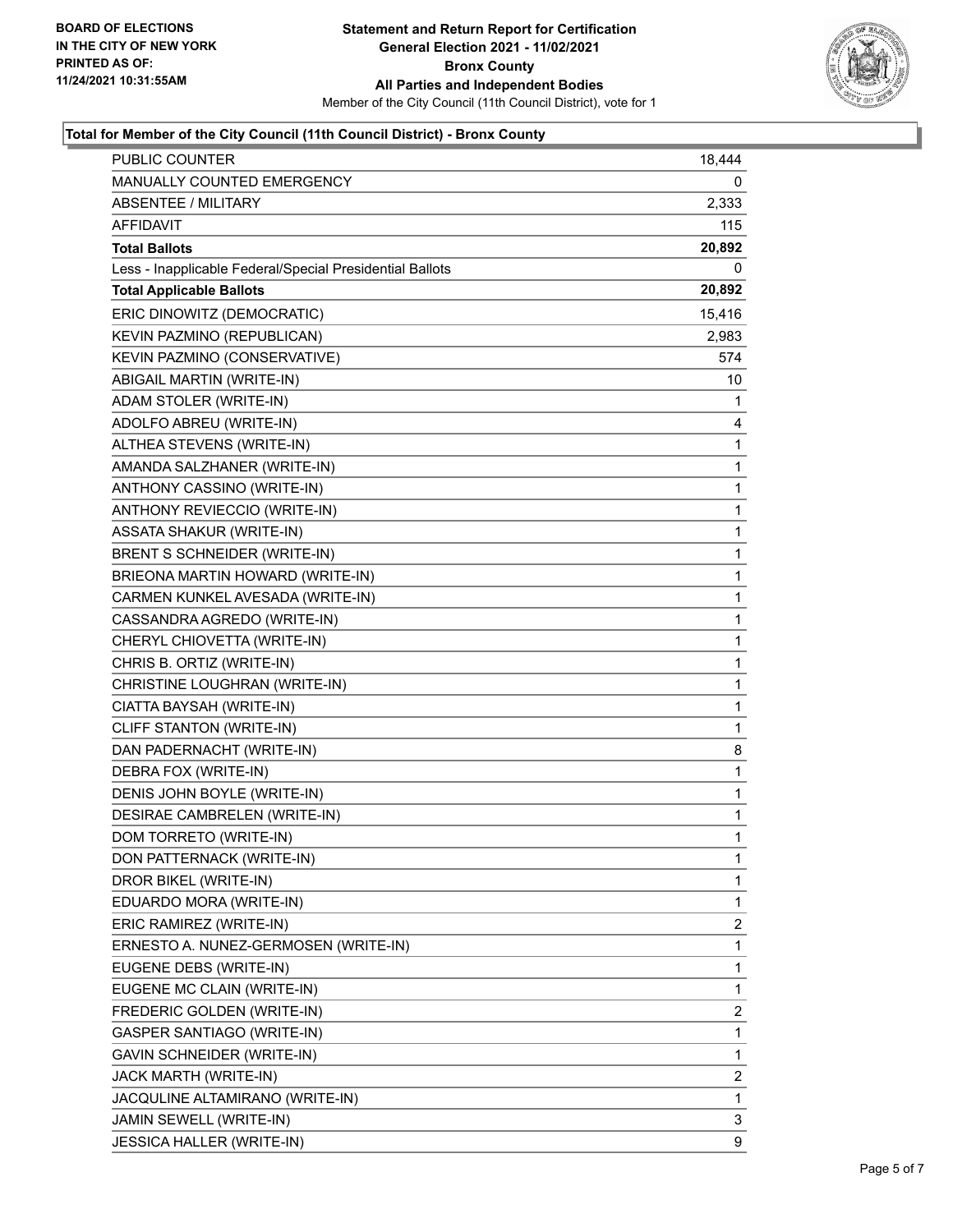

### **Total for Member of the City Council (11th Council District) - Bronx County**

| JOHANNA ABAD (WRITE-IN)            | $\mathbf{1}$   |
|------------------------------------|----------------|
| JOHN SMITH (WRITE-IN)              | 1              |
| JORDAN MOSS (WRITE-IN)             | 1              |
| JOSE ALFARO (WRITE-IN)             | 1              |
| JOSEPH ROBINSON (WRITE-IN)         | 1              |
| JOSHUA ZAKHAROV (WRITE-IN)         | 1              |
| JUDY S SCHNEIDER (WRITE-IN)        | 1              |
| JULIE REYES (WRITE-IN)             | 1              |
| KATHRYN GARCIA (WRITE-IN)          | 1              |
| KEVIN DINOWITZ (WRITE-IN)          | 1              |
| KEVIN RILEY (WRITE-IN)             | 1              |
| KIM CORONA (WRITE-IN)              | 1              |
| KRISTIN KEHO (WRITE-IN)            | 1              |
| LARRY TOWERS (WRITE-IN)            | 1              |
| LATONYA DEVAUGHAN (WRITE-IN)       | 1              |
| LORRAINE COYLE KOPPELL (WRITE-IN)  | 1              |
| MARK LEVINE (WRITE-IN)             | 1              |
| MARTHA STARK (WRITE-IN)            | 1              |
| MAYA WILEY (WRITE-IN)              | 1              |
| MICHAEL HINMAN (WRITE-IN)          | 1              |
| MINO LORA (WRITE-IN)               | 67             |
| NOLAN HEEGE (WRITE-IN)             | 1              |
| OLIVER SALOS (WRITE-IN)            | 1              |
| OSWALD FELIZ (WRITE-IN)            | 1              |
| PEDRO VEGA (WRITE-IN)              | 1              |
| PHILIP ALCABES (WRITE-IN)          | 1              |
| RAMARLEY GRAHAM (WRITE-IN)         | 1              |
| RANDY E. BERNFELD (WRITE-IN)       | 1              |
| RENEE RUHL (WRITE-IN)              | 1              |
| ROBERT FAY (WRITE-IN)              | 1              |
| ROBIN ANNE GRENELL (WRITE-IN)      | 1              |
| ROGER PARSON (WRITE-IN)            | $\overline{2}$ |
| RUTH MULLEN (WRITE-IN)             | 1              |
| SAMUEL SEABURY (WRITE-IN)          | 1              |
| SASHA KESSLER (WRITE-IN)           | 1              |
| STUART GANTNER (WRITE-IN)          | 1              |
| SUE ELLEN DODELL (WRITE-IN)        | 5              |
| UNATTRIBUTABLE WRITE-IN (WRITE-IN) | 36             |
| WARD CALHOUN (WRITE-IN)            | 1              |
| <b>Total Votes</b>                 | 19,186         |
| Unrecorded                         | 1,706          |